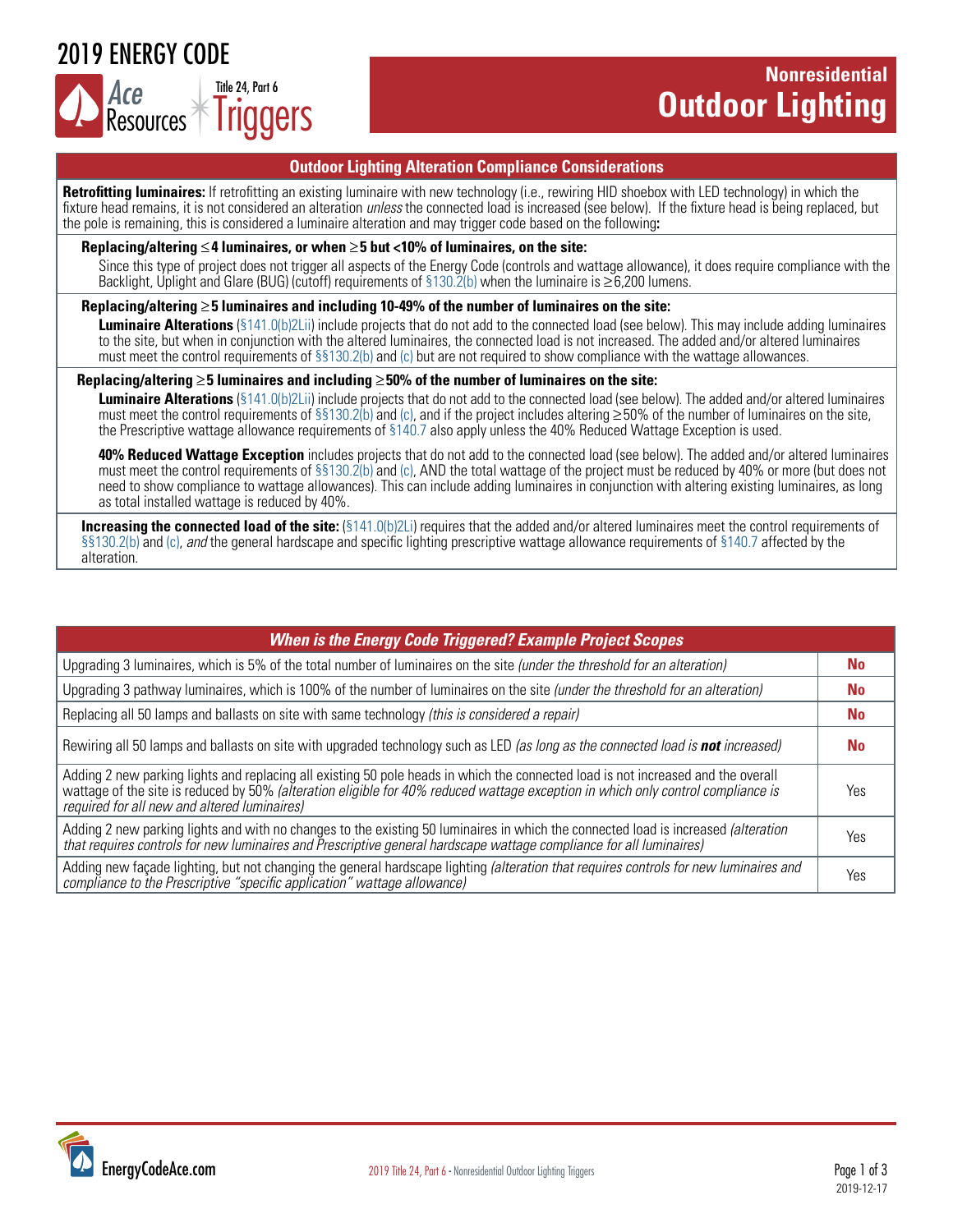| <b>Alteration Compliance Method Used</b>                                                                                                                                                                                                        | <b>Mandatory Lighting Controls Required</b>                                                          |                                                                |                                                                                                                                                              |                                                                                                                                     |                                                |                                                           |
|-------------------------------------------------------------------------------------------------------------------------------------------------------------------------------------------------------------------------------------------------|------------------------------------------------------------------------------------------------------|----------------------------------------------------------------|--------------------------------------------------------------------------------------------------------------------------------------------------------------|-------------------------------------------------------------------------------------------------------------------------------------|------------------------------------------------|-----------------------------------------------------------|
| <b>Acceptance testing requirements of</b><br>§130.4 are not required for alterations<br>where lighting controls are added/altered<br>to control $\leq$ 20 luminaires for the entire<br>permitted project (indoor, outdoor and sign<br>lighting) | <b>Luminaire</b><br><b>Cutoff</b><br>(i.e., BUG)<br>when $\geq 6,200$<br><b>lumens</b><br>\$130.2(b) | <b>Daylight</b><br><b>Available</b><br>$$130.\overline{2(c)}1$ | <b>Motion</b><br><b>Sensing for</b><br>Parking or<br>Sales Lot<br><b>luminaires</b><br>$\leq$ 24 ft above<br>the ground<br>and $>40$<br>watts<br>\$130.2(c)3 | At least one of these<br>controls when $>$ 24 ft<br>above the ground or if<br>not a Parking or Sales Lot<br>luminaire at any height |                                                | <b>Prescriptive</b><br><b>Wattage</b><br><b>Allowance</b> |
|                                                                                                                                                                                                                                                 |                                                                                                      |                                                                |                                                                                                                                                              | <b>Automatic</b><br><b>Scheduling</b><br>\$130.2(c)2                                                                                | <b>Motion</b><br><b>Sensing</b><br>\$130.2(c)3 | per §140.7<br><b>Required</b>                             |
| Altering < 10% /≤4 Luminaires                                                                                                                                                                                                                   | Yes                                                                                                  | <b>No</b>                                                      | <b>No</b>                                                                                                                                                    | No                                                                                                                                  | No                                             | No                                                        |
| Altering $10\% - 49\% / \geq 5$ Luminaires                                                                                                                                                                                                      | Yes                                                                                                  | Yes                                                            | Yes                                                                                                                                                          | Either this                                                                                                                         | Or this                                        | <b>No</b>                                                 |
| Altering $\geq$ 50% / $\geq$ 5 Luminaires not using<br>reduced wattage exception                                                                                                                                                                | Yes                                                                                                  | <b>Yes</b>                                                     | Yes                                                                                                                                                          | Either this                                                                                                                         | Or this                                        | Yes                                                       |
| Altering $\geq$ 50% / $\geq$ 5 Luminaires using<br>reduced wattage exception                                                                                                                                                                    | Yes                                                                                                  | <b>Yes</b>                                                     | <b>Yes</b>                                                                                                                                                   | Either this                                                                                                                         | Or this                                        | <b>No</b>                                                 |
| Adding to the Connected Load                                                                                                                                                                                                                    | Yes                                                                                                  | Yes                                                            | Yes                                                                                                                                                          | Yes                                                                                                                                 | Yes                                            | Yes                                                       |

#### **Outdoor Lighting Control**

**Luminaire Cutoff (BUG)** [§130.2\(b\)](https://energycodeace.com/site/custom/public/reference-ace-2019/Documents/section1302outdoorlightingcontrolsandequipment.htm) and per Title 24, Part 11 Section 5.106.8. Luminaires ≥6,200 lumens.

- Excludes signs, facade, public monuments, vertical surfaces of bridges, temporary lighting, public right-of-way, attached to multifamily/hotel/ motel and controlled from dwelling unit/guest room, and when health & safety statute/ordinance/regulation does not permit lighting to be cutoff
- Excludes **replacement** of existing pole mounted luminaires when *all* the following apply:
	- Existing luminaire does not meet BUG requirements AND
		- Existing poles spacing greater than 6 times the mounting height AND
		- No new poles being added AND
		- No rewiring to existing poles AND
		- Connected load is not increased

**Daylight Availability** [§130.2\(c\)1](https://energycodeace.com/site/custom/public/reference-ace-2019/Documents/section1302outdoorlightingcontrolsandequipment.htm) requires controls that can automatically turn the luminaire off when daylight is available.

**Automatic Scheduling** [§130.2\(c\)2](https://energycodeace.com/site/custom/public/reference-ace-2019/Documents/section1302outdoorlightingcontrolsandequipment.htm) requires that there be automatic controls that can do *all* of the following:

- Reduce outdoor lighting power by at least 50% but no more than 90% AND
- Allow the ability to turn lighting off per scheduled unoccupied periods AND
- Allow for the ability to schedule a minimum of 2 periods during the night at different lighting levels
	- Acceptance testing will require these 2 periods be programmed, or a "default" schedule will be programmed by the Acceptance Test Technician (ATT)

**Motion Sensing** [§130.2\(c\)3](https://energycodeace.com/site/custom/public/reference-ace-2019/Documents/section1302outdoorlightingcontrolsandequipment.htm) controls are required when the luminaire is within 24 ft<sup>2</sup> of the ground and exceeds 40W for each luminaire.

#### • Must provide the following functionality:

- Reduce outdoor lighting power of each luminaire by at least 50% but no more than 90% AND
- Capable of turning lighting off during unoccupied periods AND
- Be able to reduce or turn off within 15 minutes of the space being vacated, then return to programmed lighting level when area becomes occupied
- No more than 1,500W may be controlled with one sensor
- Required for building façade, ornamental hardscape or outdoor dining using bilaterally symmetric distribution (i.e., up & down wall packs) when the luminaire is within 24 ft²
	- $-$  Not required for these lighting applications if  $>24$  ft<sup>2</sup> or when not using bilateral wall packs no matter the height
- Excludes lighting applications listed in [§140.7\(a\)](https://energycodeace.com/site/custom/public/reference-ace-2019/Documents/section1407prescriptiverequirementsforoutdoorlighting.htm)
- When luminaire is subject to health & safety statute/ordinance/regulations, the time-out period may be longer than 15 minutes and the minimum dimming level can be above 50%, as needed to comply

*Operation of existing controls must not be removed or altered with lighting alteration project. Lighting system and equipment requirements of [§130.0](https://energycodeace.com/site/custom/public/reference-ace-2019/Documents/section1300lightingsystemsandequipmentandelectricalpowerdistribu.htm) apply to all alteration projects.*